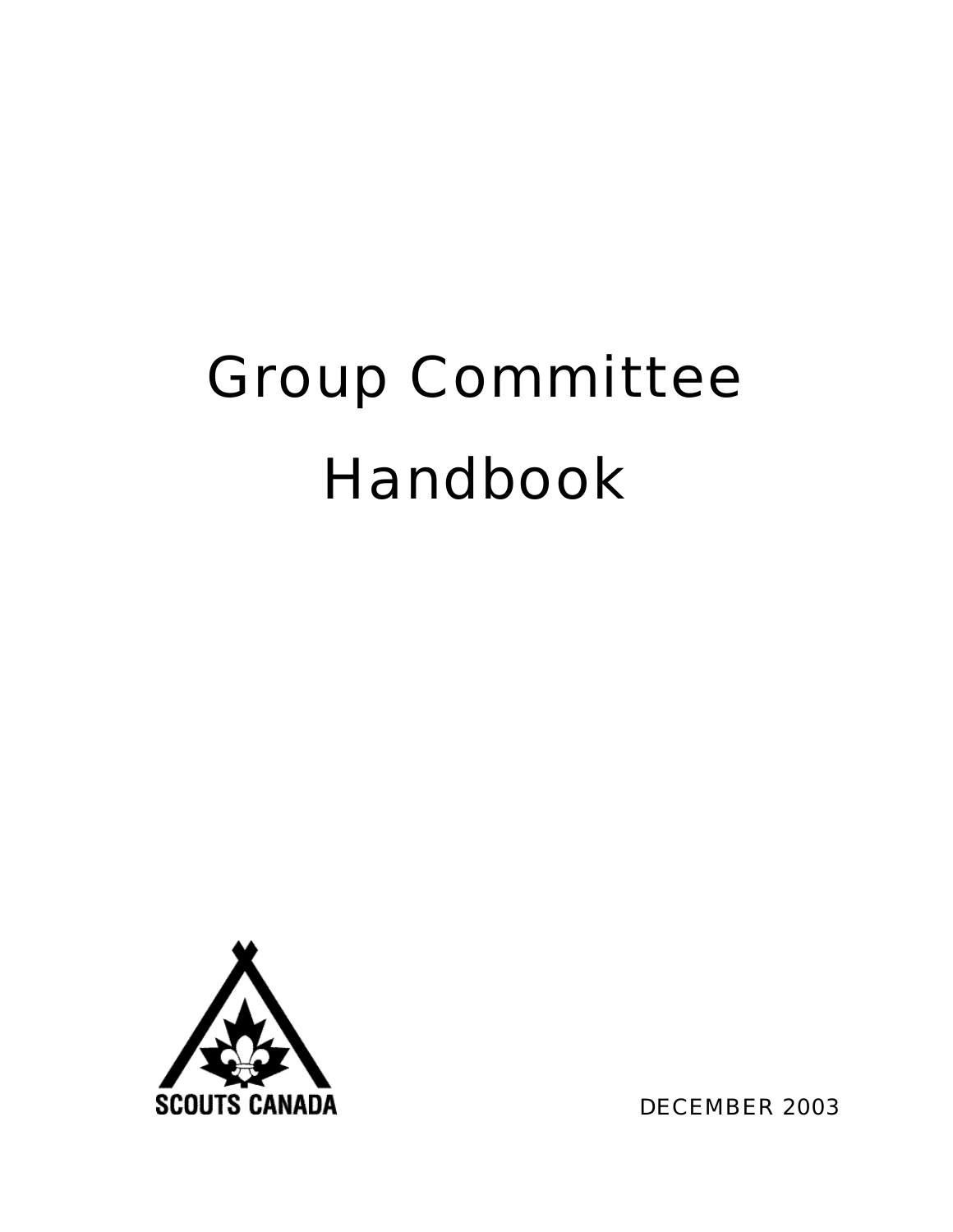# **TABLE OF CONTENTS**

| Fund-raising |  |
|--------------|--|
|              |  |
|              |  |
|              |  |
|              |  |
|              |  |
|              |  |

# **Appendicies**

| Appendix A – Group Administrative Cycle – "A Year At A Glance" |
|----------------------------------------------------------------|
| Appendix B – Group Annual Review                               |
| Appendix $C -$ Group Volunteer Job Descriptions                |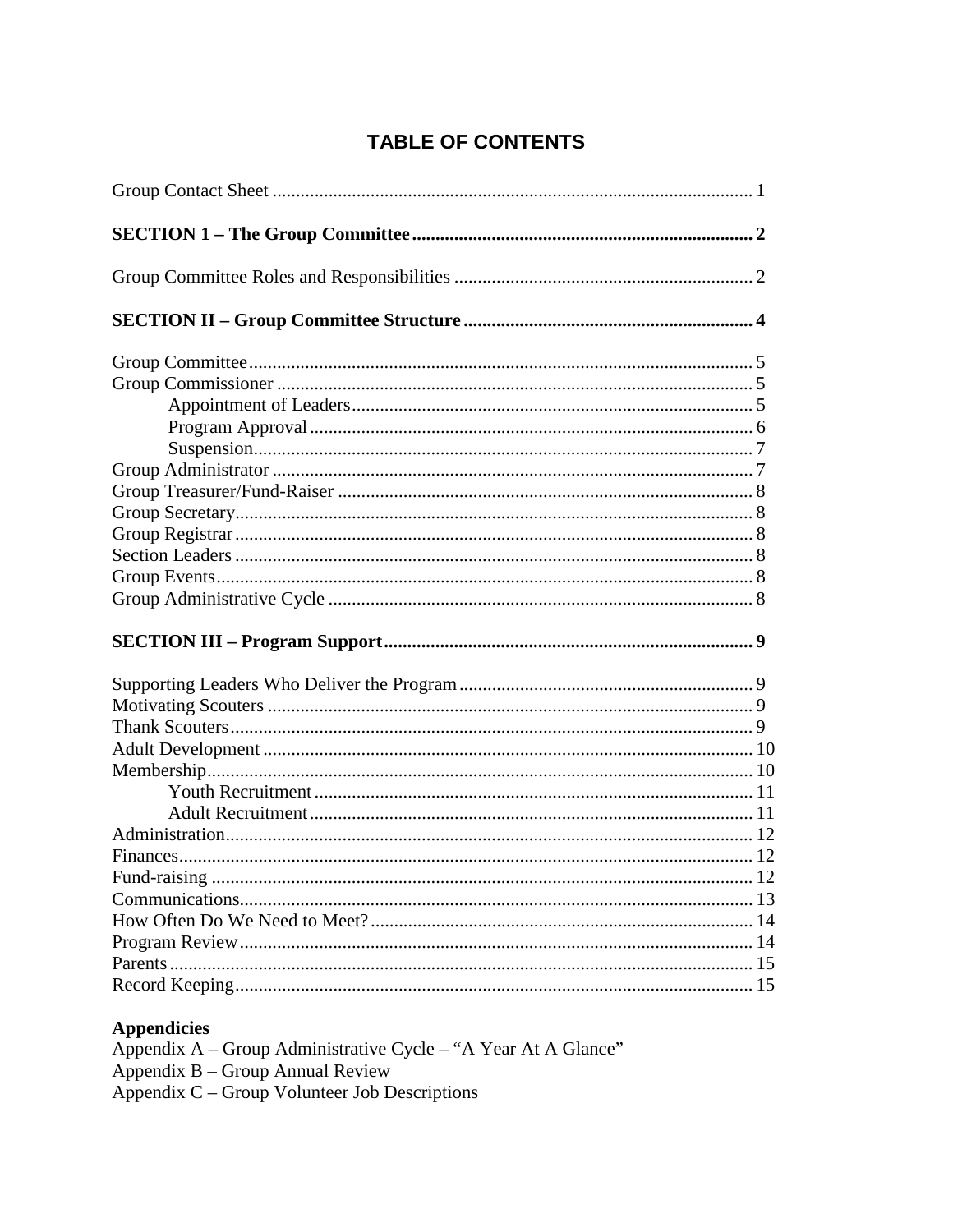# **Group Contact Sheet:**

| Area Commissioner:                                          |                                                                                                                      |
|-------------------------------------------------------------|----------------------------------------------------------------------------------------------------------------------|
| Group Commissioner:                                         | <u> 1989 - Johann Stoff, Amerikaansk politiker (* 1958)</u>                                                          |
| Group Administrator:                                        | <u> 1989 - Johann Stoff, Amerikaansk politiker (* 1908)</u>                                                          |
| Group Registrar:                                            |                                                                                                                      |
| Group Treasurer/Fundraiser:                                 | <u> 2000 - Jan James James Barnett, fransk politik (d. 1882)</u>                                                     |
| Group Secretary:                                            | <u> 1980 - Johann Barn, mars an t-Amerikaansk politiker (</u>                                                        |
| Sponsor/Partner:                                            |                                                                                                                      |
| Council Office:                                             |                                                                                                                      |
| <b>Executive Director:</b>                                  | <u> 1989 - Andrea Santa Andrea Andrea Andrea Andrea Andrea Andrea Andrea Andrea Andrea Andrea Andrea Andrea Andr</u> |
| Field Executive:                                            |                                                                                                                      |
| <b>MDW</b>                                                  |                                                                                                                      |
|                                                             |                                                                                                                      |
| <b>Section Leaders:</b><br>Section                          | Name, phone, e-mail                                                                                                  |
|                                                             |                                                                                                                      |
| the control of the control of the control of the control of |                                                                                                                      |
|                                                             |                                                                                                                      |
|                                                             |                                                                                                                      |
|                                                             |                                                                                                                      |
|                                                             |                                                                                                                      |
|                                                             |                                                                                                                      |
|                                                             |                                                                                                                      |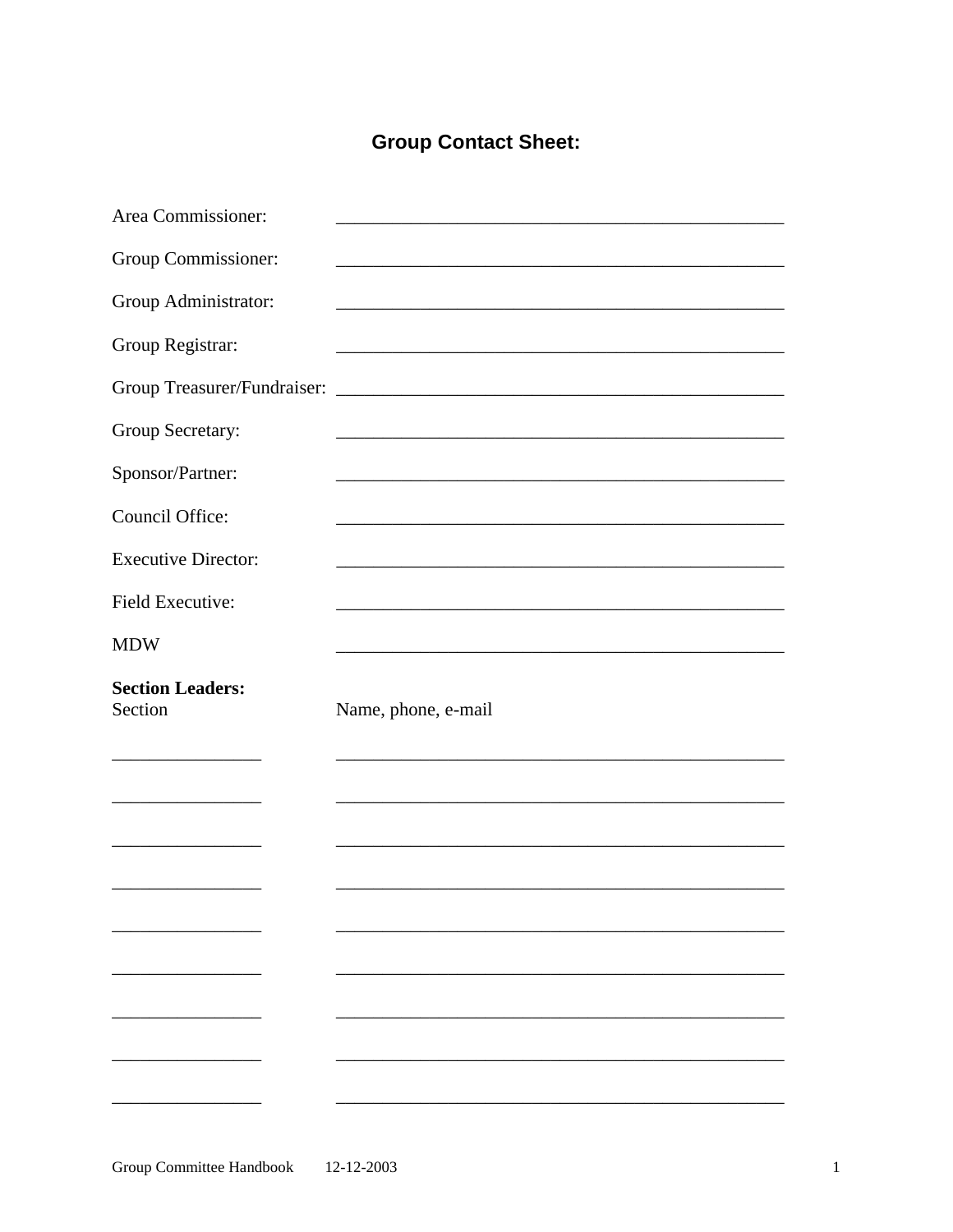# **Section 1**

# **Group Committee Roles and Responsibilities**

The Group Committee is essentially responsible for providing service and support to the section leaders and providing for Quality Programs on behalf of Scouts Canada. Through the Group Commissioner, the Group Committee provides the administrative foundation for the section leaders to do their job.

Typical responsibilities of the Group Committee include:

Program:

- 1. To provide for the operation of the programs in accordance with the Mission, Principles and Practices, Program Objectives, Operating Policies, Procedures and Regulations of Scouts Canada and in keeping with the goals and ideals of the sponsor.
- 2. To follow the Volunteer Recruitment and Development Procedures (VRAD) to secure and appoint Scouters who are acceptable to the sponsor/partner and to Scouts Canada.
- 3. To encourage Scouters in their personal development by making opportunities for training and development available them.
- 4. To approve programs as presented by leaders.
- 5. To maintain a program of growth for the Group/section.
- 6. To ensure that the program resources and personnel as required, are available. Examples of this are:
	- Instructors, resource persons, examiners and facilities;
	- **Equipment**
- 7. Where necessary, to assist Scouters in the operation of the Group/sections.
- 8. To assist Scouters in preparations of camps and other special events and to approve arrangements and budgets.
- 9. When necessary, to assume direction of the sections.
- 10. To ensure that due emphasis is given to the religious aspects of Scouting in the conduct and life of the Group/section.
- 11. To provide for an annual review of Group/section Scouters and to ensure that the appropriate recognition for service is provided.
- 12. If, as a result of a complaint or observed behaviour a member may need to be suspended, Administrative Procedure #3 must be followed. Contact the Council Commissioner or the Council Executive Director for more information.

Administration:

- 1. To establish and provide for the continuous operation of the Group/section.
- 2. To register the Group/section annually.
- 3. Apply for and participate in the annual re-chartering of the Group.
- 4. To secure adequate facilities such as a meeting place for the Group/section.
- 5. To audit annually the accounts of the Group/section.
- 6. To prepare and submit to the supervising council, and the sponsor/partner, an annual report covering the activities of the Group/section. This report shall include a schedule of real property and audited financial statements.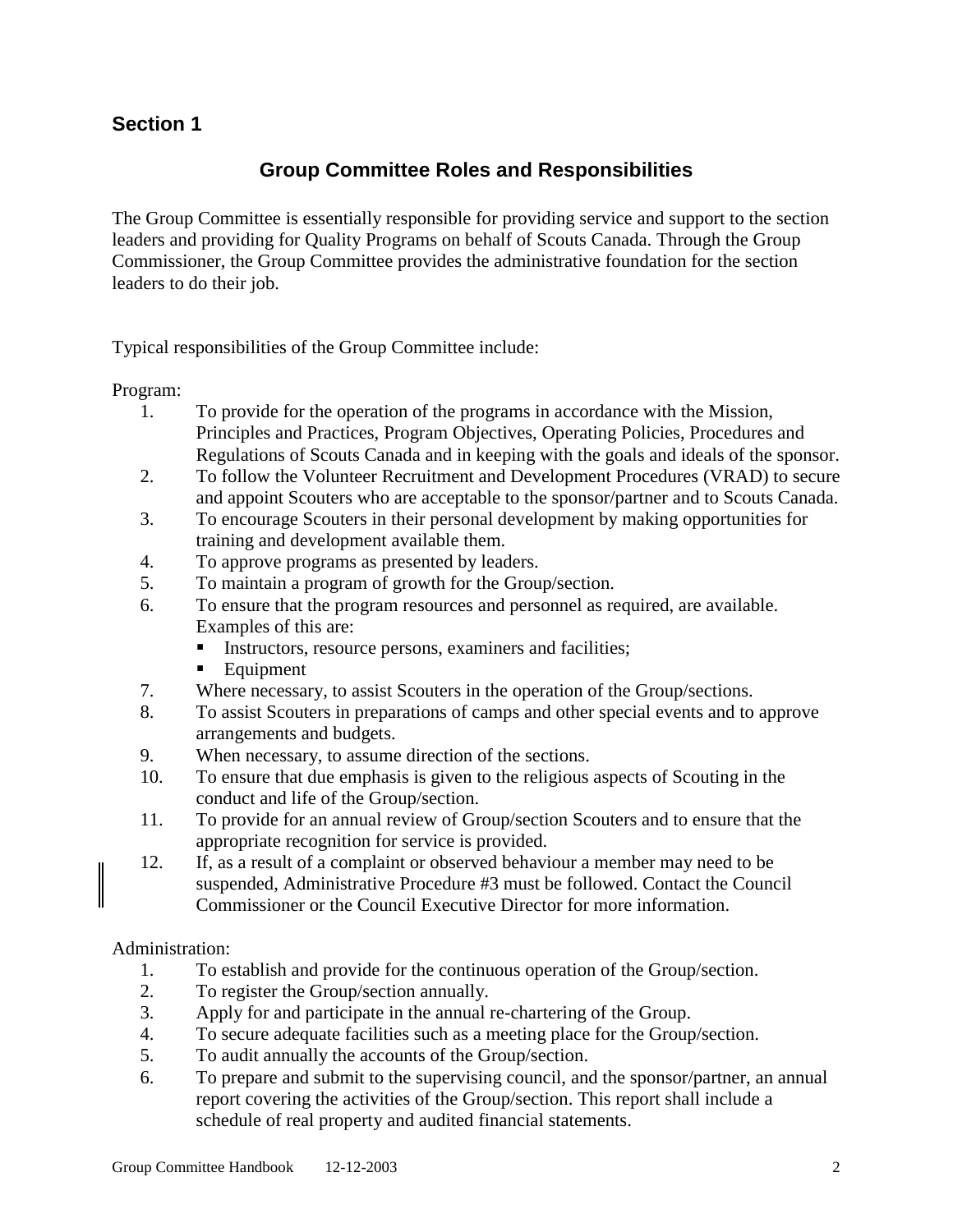- 7. To promote harmonious relationships within the Group/section and any institution or organizations in contact with or affecting the Group/section.
- 8. To approve budgets as presented by leaders.
- 9. To assume responsibility for all property and equipment including insurance matters.
- 10. To raise funds as required in accordance with the policy on finance of Scouts Canada and those of the sponsor/partner.
- 11. To ensure the prompt and efficient methods for recording and maintaining records are achieved. Where appropriate, forms, applications etc are forwarded to the nearest Council office.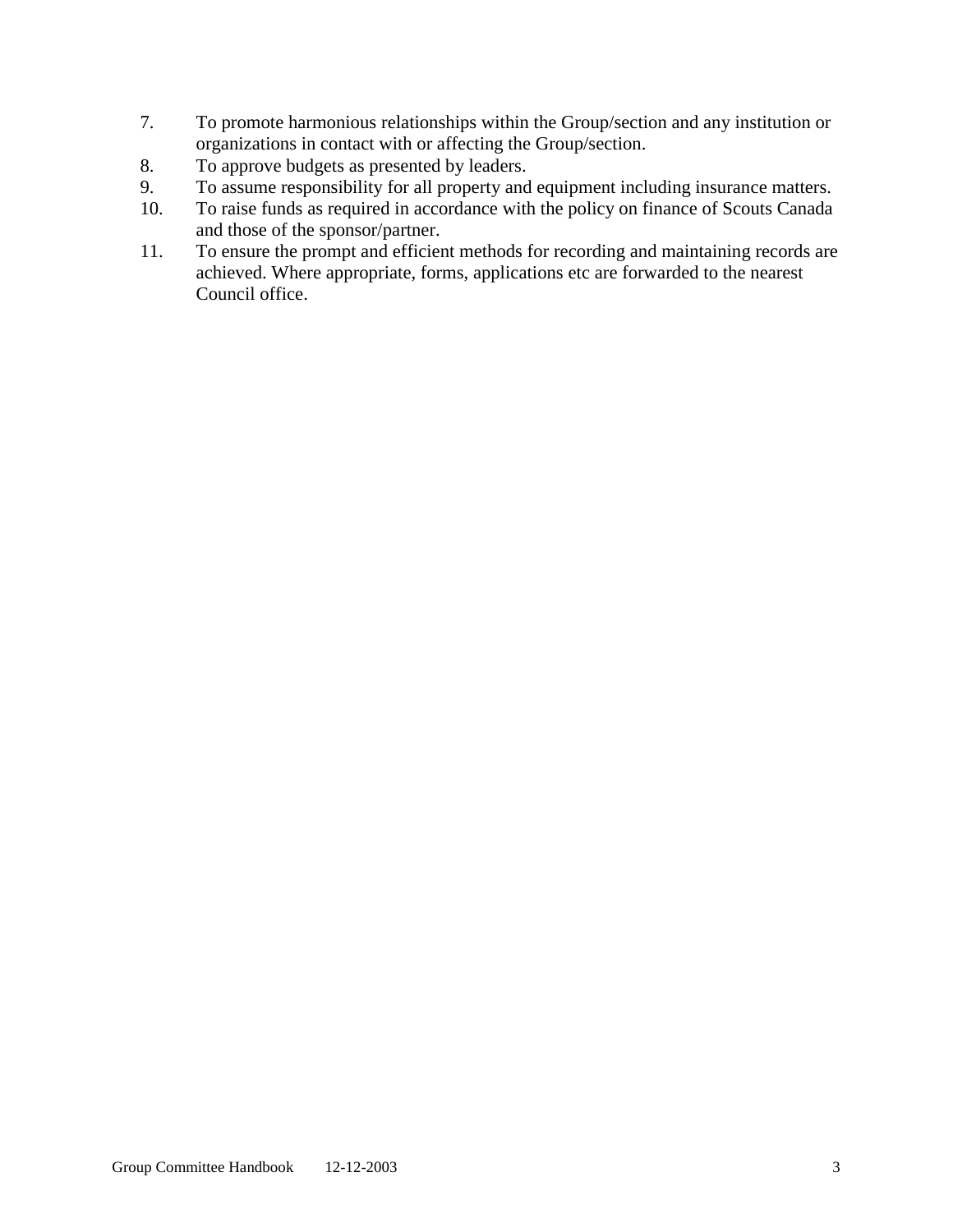## **Section II**

## **Group Committee Structure**

The Group committee is the first level of service and support in Scouts Canada. The leadership you provide impacts the safety and quality of our program by ensuring that we have the right people in the right place at the right time with the right equipment.

You are not alone in providing this service to the leaders in your Group – your Area and Council are there to support you in this function. All of the energy and effort of Scouts Canada is focused on the delivery of our programs and achieving our mission. Your time and effort enables the section leaders to conduct the program.

Across Canada, Groups vary in size and the communities they serve. The Group Commissioner must ensure the size of committee suits the size of the Group. However, there are key roles and tasks that are required to be completed within the umbrella of Scouts Canada through screened members. Finances and program approval need to be under the control of members of Scouts Canada for accountability.

To assist you in your role as Group Committee members, Scouts Canada has a comprehensive document containing the By-Law, Policies and Procedures of the organization. Group Committees, in the course of their duties do not develop By-Laws, Policies and Procedures but quite simply ensure that their Group is operated in compliance with those established by Scouts Canada.

The following diagram provides a description of the lines of **accountability** within the Group level of Scouts Canada. Communication and working relationships are to be open, and informal when possible. All arrows would show a reciprocal two way relationship.

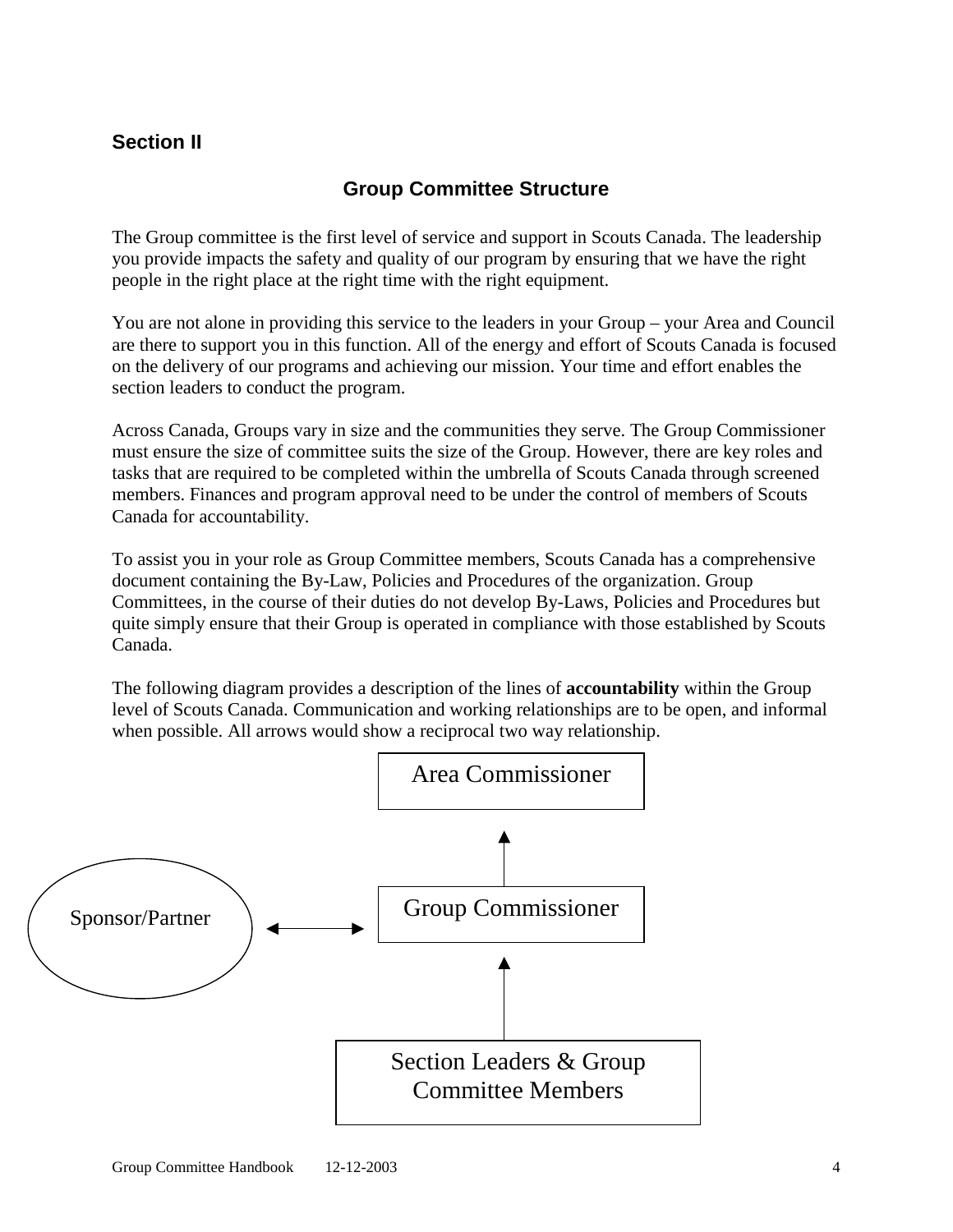# **Group Committee**

The Group structure allows for flexibility in the way service and support is provided. It clearly has two main functions: the Group Commissioner focuses on Group management and program support and the Group Administrator focuses on the administrative functions of the Group. Both of these people may choose to add other positions as deemed necessary to provide the appropriate level of support to the Group.

Detailed Volunteer Job Descriptions can be found in Appendix C. The following provides a brief overview of the roles and responsibilities within the Group.

#### **GROUP COMMISSIONER**

This person is recognized as the principal point of contact for the Group and assumes the leadership of the Group Committee, directly accountable to the Area Commissioner. The Group Commissioner's prime function is to ensure compliance with Scouts Canada's Policies and Procedures and Program Standards, and ensures that section leaders receive appropriate program service and support.

Where warranted, a Group Commissioner may be responsible for more than one Group.

Typical roles and/or responsibilities include but not limited to:

- Recruiting, Selecting and Appointment of leaders
- Review and approval of section programs and outdoor activities
- Policy, procedure, and Program Standards compliance
- Encourage an attitude favorable for growth
- Assist leaders where necessary
- Leader Development
- Relationships; Parents, Leaders, Partner/Sponsor, other Commissioners

Group Commissioners cannot do this solely by themselves. They must build a team appropriate to the size of the Group. The basics would be someone to take care of the financial responsibilities (the Group Treasurer/Fund-raiser), a Group Registrar and perhaps a Group Secretary. In larger Groups, a Group Administrator may be recruited to take care of many of the administrative responsibilities of the Group Commissioner.

#### *Appointment of Leaders*

The Group Commissioner appoints leaders. For new leaders, this follows after the completion of the initial screening procedure, ending with submitting the *Application for Membership and Appointment of Adults* and *Screening Checklist* to the Council Office. The Council Executive Director checks to make sure the screening process is complete. For leaders returning to the same role, leaders may be re-appointed as deemed appropriate by the Group Commissioner as per the recognized VRAD strategy.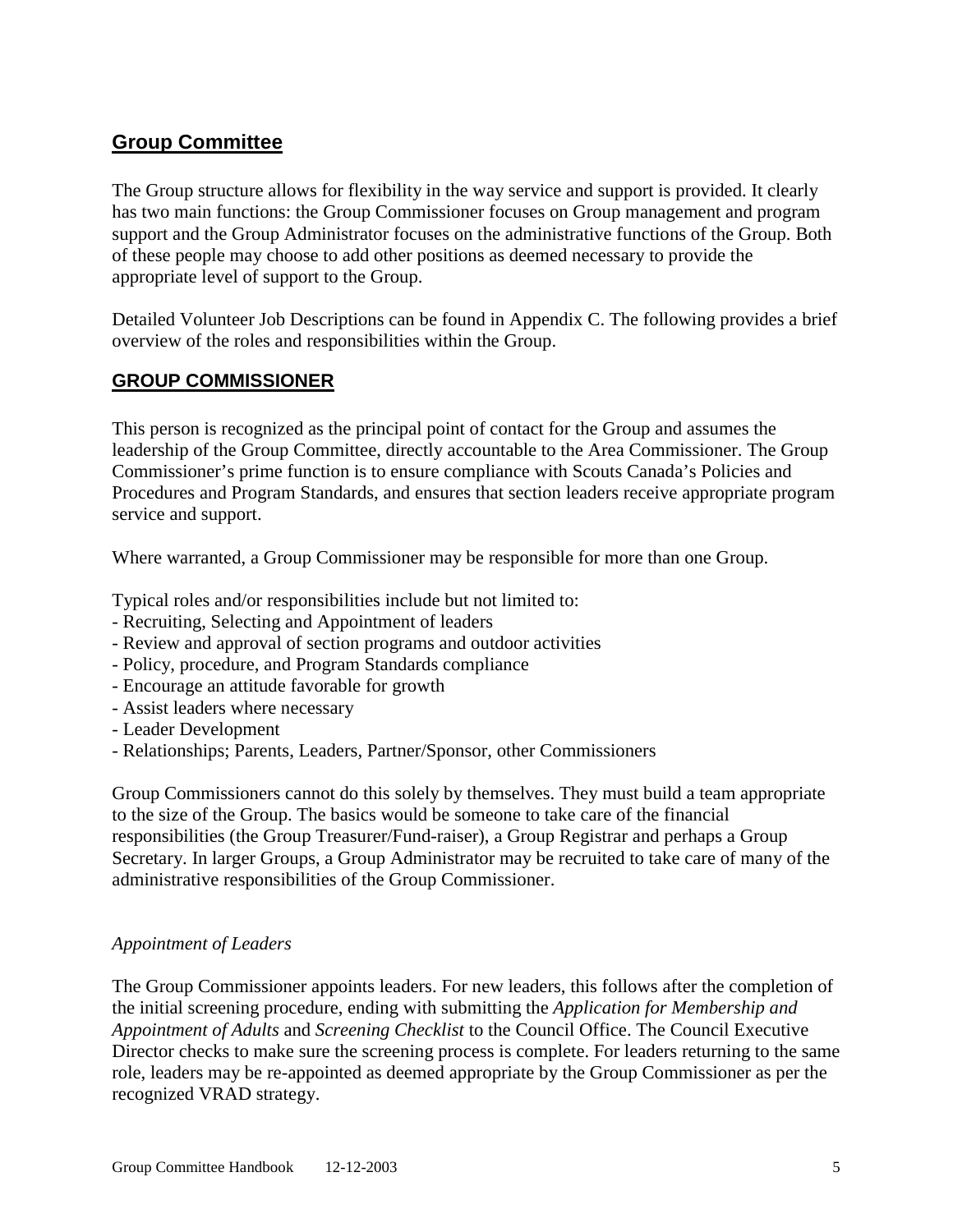Finding the right people for each position is critical for the successes of the Group. Ultimately the Group Commissioner is signifying that they feel this person has the appropriate attitude, skills and knowledge to be working closely with youth. All volunteers in Scouts Canada are appointed for one year. If there is any doubt, or if the candidate does not meet the appropriate standards as indicated in the position description, the Commissioner should not appoint the candidate. An ineffective volunteer will drive out other good volunteers and youth from Scouts Canada.

Recruiting the right leader can be a time consuming process. Succession planning is important. Look at your leadership teams, the parents, and resource people your Group comes into contact with for future leadership and Group roles. Identify them early on so they can prepare for their new role.

This is a brief overview of appointing leaders and a portion of Scouts Canada's Volunteer Recruitment and Development (VRAD) procedure. The Volunteer Recruitment and Development Handbook discusses in greater detail Scouts Canada's Screening procedure including appointment of new leaders, returning leaders, leaders entering a new role as well as the evaluation of leaders.

#### *Program Approval*

Section leaders are accountable to the Group Commissioner. The Group Commissioner is responsible for approving section programs. The Group Commissioner will have the final authority on program approval for section activities. In turn, the Group Commissioner is accountable to the Area Commissioner for the Group's actions.

What is Scouts Canada's expectations when approving programs? Satisfy the following questions to make the right decision:

- 1. Is this the right decision for the youth involved?
- 2. Is this activity/decision consistent with Scouts Canada's policies and procedures?
	- $\triangleright$  Information contained in Scouts Canada Bylaw, Policies and Procedures, the Camping and Outdoor Activity Procedure and Program Standards provide Scouts Canada's expectations.
	- $\triangleright$  Are we "In the right place, at the right time, with the right people, and the right equipment"?
- 3. Does this meet the parents' needs?
	- $\triangleright$  Put yourself in the parent's shoes.
	- $\triangleright$  Meet with the parents to discuss programs that have a higher element of risk so everybody understands what the youth will be doing while in the care of leaders.
	- 4. Does this meet the needs of your Partner/Sponsor?
	- 5. Does this reflect your community's standards and care for the environment we live in?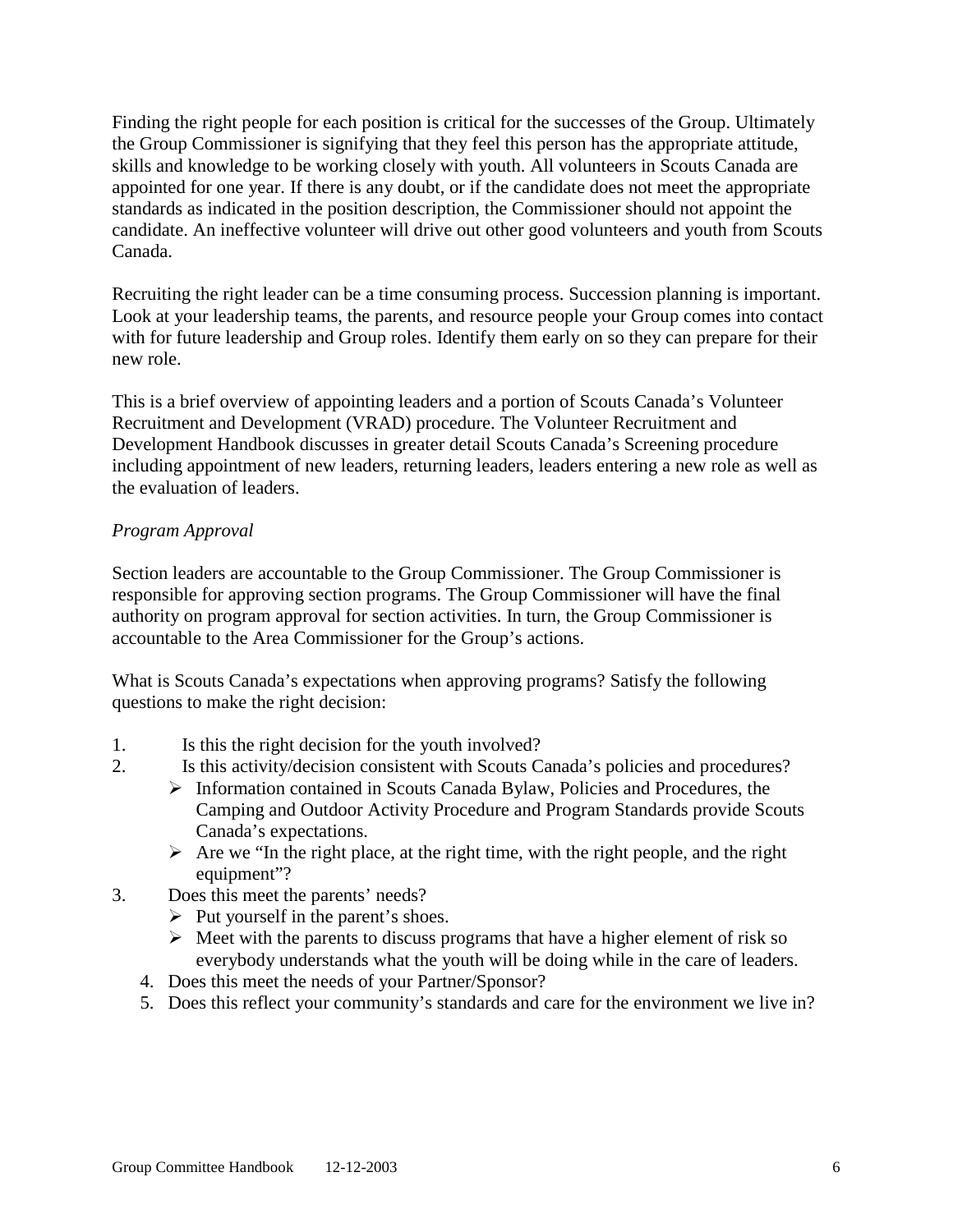#### *Suspension*

As defined in Administrative Procedure No. 3: "A suspension is the immediate action taken by Council Commissioners or Council Executive Directors to provide time for a full investigation into a problem with an individual person or a number of persons."

- **1.** If at any time you feel youth are in immediate jeopardy, it is every adult member's duty to protect the youth and ensure that the person is removed or the situation resolved.
- **2.** Following this action, the Group Commissioner should be notified immediately.
- **3.** Should a Group Commissioner feel that the behaviour or actions of a leader are inappropriate as a leader, suspending the leader may be necessary. If you feel there is a need to suspend, contact your Council Commissioner or Council Executive Director to discuss if this is warranted, and if so, how to proceed.
- **4.** When a member is suspended, they may not participate in any Scouts Canada function pending the outcome of the suspension.

#### **GROUP ADMINISTRATOR**

Effectively administer the non-program activities that are related to the Group and the well being of the Group as directed by the Group Commissioner.

Typical roles and/or responsibilities may include but are not limited to:

- Assume, at the request of the Group Commissioner, the chair of Group Committee Meetings
- Create/provide opportunities for growth
- Assisting with the preparation and approving of budgets
- Preparing for and participating in the Group Annual Review
- Ensuring that all potential members are accommodated and registered
- Group functions/events
- Recording and maintaining Group records
- Assist leaders as required

**Note: The Group Administrator need not do everything themselves. Part of their responsibility includes assessing the needs of the Group, determining the amount of work to be done and, if necessary, building a team to ensure that all tasks/responsibilities are achieved.** 

Depending upon the size of the Group, positions may be merged or other positions added as required, i.e., large Groups may find it helpful to add a Group fund-raiser, or Quartermaster to look after the purchasing, storage, maintenance and insurance of equipment.

Some examples of positions that they may choose to fill may include but are not limited to: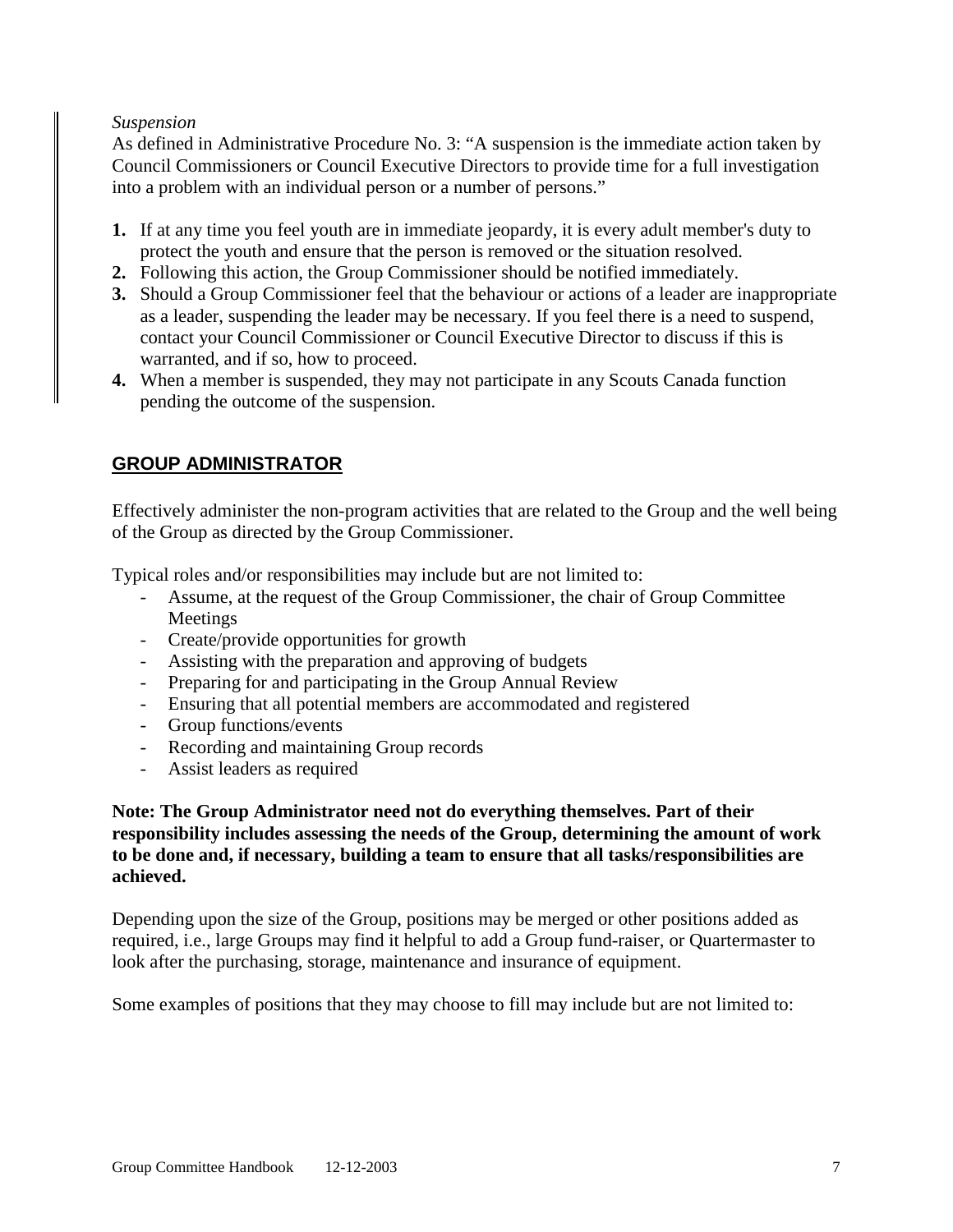#### **GROUP TREASURER/FUND-RAISER**

Effectively record, maintain, plan and explain all financial matters pertaining to the Group. Ensure that the Group participates in all of Scouts Canada's fund-raisers. Take the lead in the development of fund-raising goals, action plans and the implementation of these goals and plans. Parents can be a fantastic resource assisting with fund-raising to support the Group.

#### **GROUP SECRETARY**

Effectively record and maintain minutes and decisions made as well as compose other correspondence as required by the Group Committee. Provides excellent support to section scouters and Group Commissioner ensuring appropriate forms are provided to the Council in a timely manner.

#### **GROUP REGISTRAR**

Effectively register all members through Scouts Canada's Membership Management System. Organize a pre-registration program in the spring for returning members as well as the fall registration process.

#### **SECTION LEADERS**

The emphasis on our section leaders is straightforward. Plan and conduct Scouts Canada's Programs as per Section Leader Handbooks, Program Standards and Scouts Canada's Policies and Procedures.

Section Scouters interact with the Group at Group Committee meetings to co-ordinate Group activities, discuss fund-raising and finance issues and gain program approval.

#### **GROUP EVENTS**

Outside of section programs, Groups may have events for all or a number of sections combined. The role of the Group Committee is to oversee the event while co-ordinating the program with the assistance of the section scouters.

The Area in which your Group is situated may call on members in your Group to help in organizing larger events for the whole Area. In these cases, the members recruited for a limited time may have additional roles. Clarifying expectations and roles prior to the event with the Area team are important for a successful event.

### **GROUP ADMINISTRATIVE CYCLE**

To help your Group Committee plan and enjoy a smooth Scouting year, see Appendix A – the Group Administrative Cycle, "A Year At A Glance". The intention is to provide the Group Committee a focus on the various key tasks through-out the year.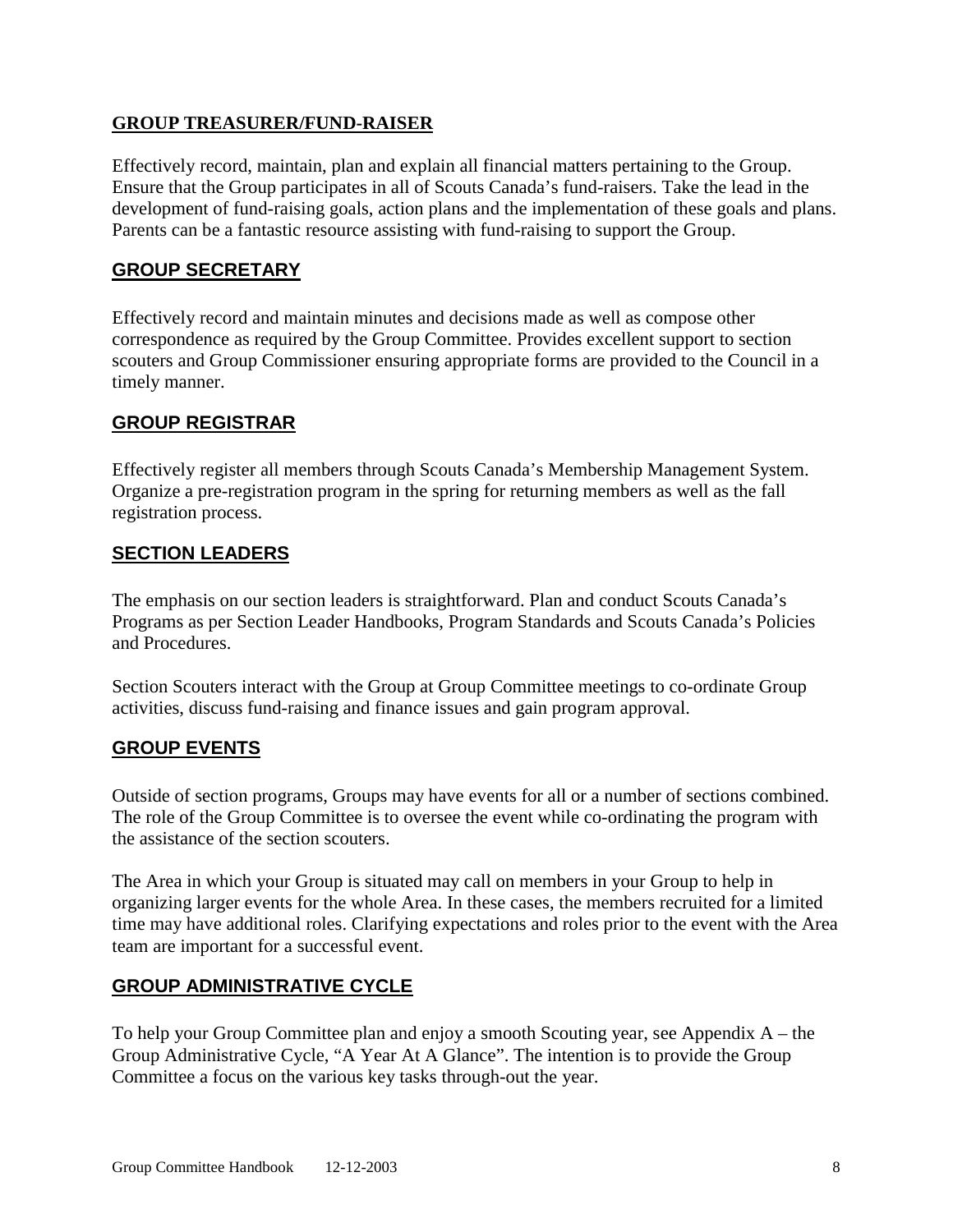# **Section III**

# **Program Support**

#### **Supporting Leaders who Deliver the Program**

The Group Committee supports section leaders delivering the program by creating the foundation for the Group to operate smoothly. Examples include: effective fund-raising support, ensuring there is a place to meet, and recruiting enough leaders.

The program is guided by the Program Standards (available on www.scouts.ca) for the Beaver Colony to Venturer Company sections. The nature of the Rover program makes it difficult to express standards in this way. Having these minimum standards in place, and working with leaders to meet or exceed them, ensures that leaders deliver programs at a high level of consistency across the country.

With Program Standards, you can ascertain many quality factors, such as the number of outings, number of camping trips per year, and linking opportunities.

The Program Standards allow leaders to more consistently plan and conduct their programs, and explain to parents and youth what they can expect to receive when they join.

### **Motivating Scouters**

Simply put, excited and happy Scouters run awesome programs. If your volunteers need help, help them out or put them in touch with those who can answer their question or can provide the answer to their program questions. The Group Committee cannot provide every answer, but you can ensure that the answer is found through Scouts Canada's many resources.

### **Thank Scouters**

Not only does everyone need encouragement and support, a thank-you goes a long way. There are two types of recognition: formal and informal.

Informal recognition should be ongoing: attending a section meeting and saying thanks to the leaders for a job well done in front of their section and parents; a thank-you at a banquet; certificates, pins and other creative ideas express your appreciation.

Formal recognition is through Scouts Canada's Honours and Awards program. Appreciation and admiration for the hard, dedicated work carried out by adult volunteers in Scouts Canada is shown with specific awards. Youth and adults participating in the program who show high character and courage, gallantry, meritorious conduct or outstanding service to Scouting are recognized through specific honours. We encourage Group Committee members and leaders to initiate the process for an award for volunteers whose dedication and commitment inspire others to 'do their best'.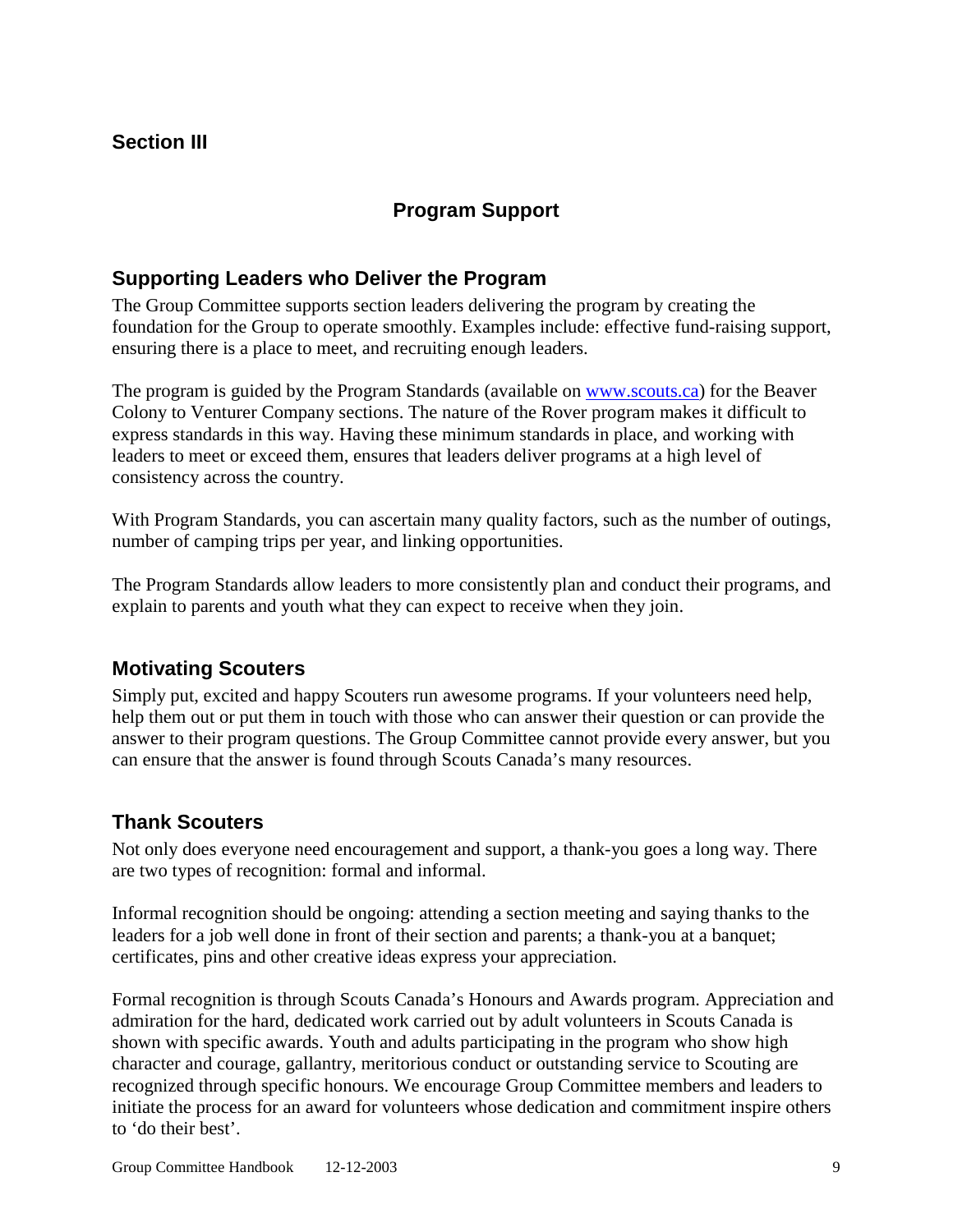On the www.scouts.ca web site, you can access an overview of the various honours and awards within Scouting. In addition, *A Guide to the Honours and Awards of Scouts Canada* is an excellent resource designed to help the initiator write an award application.

The forms for the various awards can be accessed on line or at your Council office.

Please note: Awards applications typically are viewed by one or more committees so be sure you allow sufficient time for consideration of an award.

## **Adult Development**

To assist with the development of new leaders, Scouts Canada has developed a set of competency based learning objectives, Woodbadge Basic and Advanced (formerly Woodbadge Part I and Part II). These competencies can be achieved through a variety of methods: coaching and mentoring, on-the-job development or workshops. Your role is to help connect the new leader with the method best meeting their needs.

The objectives of **Woodbadge Basic** follow the typical activities leaders undertake: planning, delivering, evaluating and managing weekly programs and overnight outings, plus annual program planning. Every leader is expected to acquire the corresponding attitudes, skills and knowledge to meet these objectives within their first year of service.

The objectives for **Woodbadge Advanced** focus on leadership and the skills and knowledge leaders need to take the program outdoors.

For more information on the Woodbadge Basic and Advanced Learning Objectives and Guidelines for Coaches and Mentors, consult the Volunteer Development and Recruitment (VRAD) Procedures found in the Bylaw, Policies and Procedure document.

Councils and your broader community may offer other courses and workshops that may be very valuable to your leaders. Courses such as First Aid, or outdoor skills may be found through your Council, community centers, colleges, or provincial parks.

It may be necessary at times for Group Committee members to take on the leadership of a section. Some of your leaders may not be available for an event or are unable to recruit a parent to help.This ensures the program continues to be available to the youth of the section.

### **Membership**

The number of youth participating is how we measure our success in achieving our Mission. The size of our membership determines the types of resources available within Scouting to our volunteers and youth as well.

At the Group and section level, membership can be addressed in a number of ways. Concentrate on maintaining the number of youth and adults in your Groups. Then expand within a section, then add a section, then add a Group to meet the needs of the youth in the community.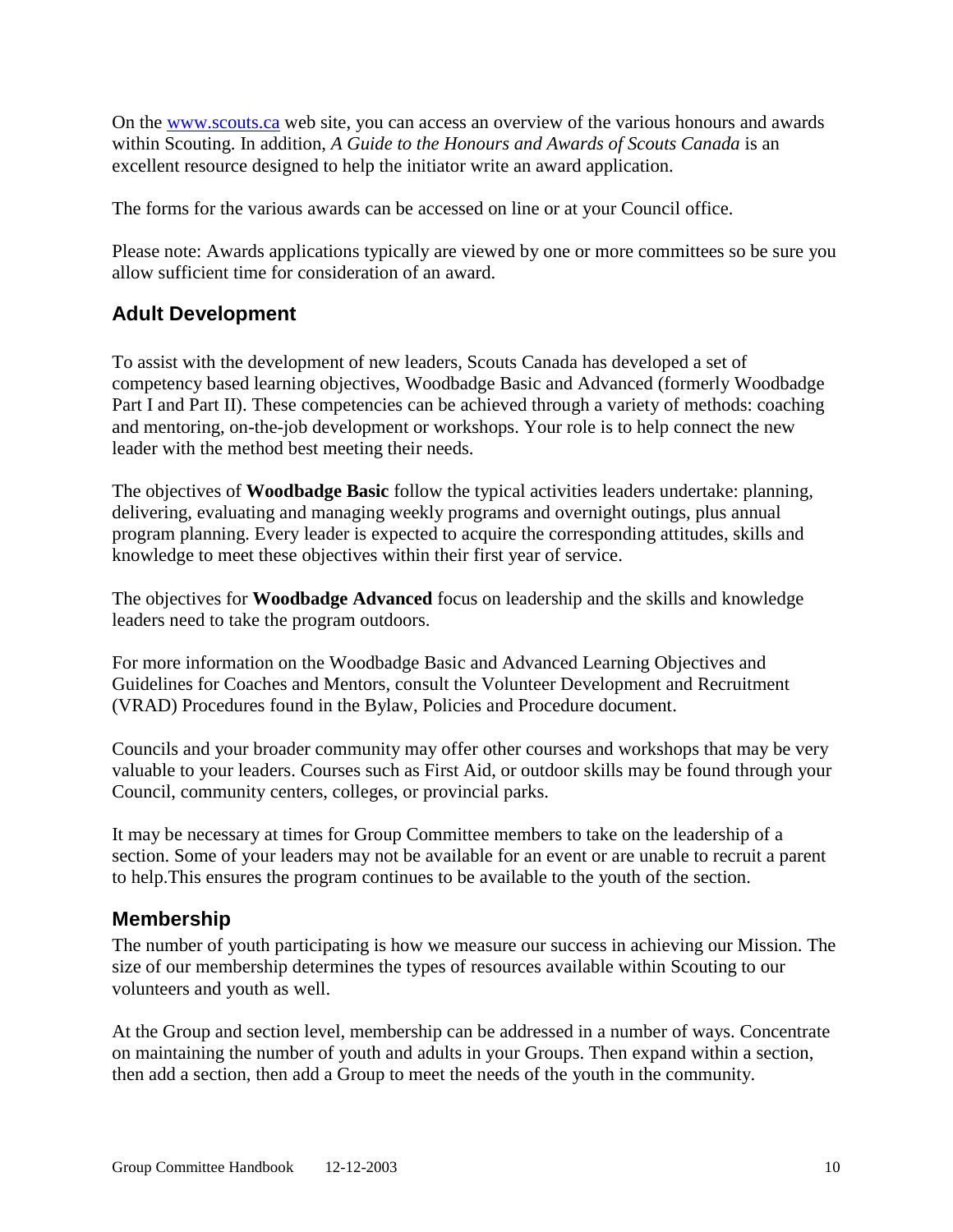Registering all members including Group Committee members is critical; to provide for insurance coverage of our members, for leaders to receive *the Leader Magazine*, and for Scouts Canada to track members and membership trends. The Membership Management System is not just a place to register your members.

Start preparing for registration in the spring; understand which youth and leaders are moving up or returning – it secures the base of your Group for next year. It is important to determine who in your leadership team is returning. This will help identify leaders required and spaces available for new members.

Recruiting youth and leaders is an important, year round function. The ease of recruitment does revolve around the quality of the program provided by the section leaders (and by extension, the support the leaders receive from the Group Committee).

#### *Youth Recruitment*

Bring a friend nights, using e-postcards from the Scouts Canada web site, school talks (talk to your Council office for advice and assistance), post cards, answering phone calls promptly from parents, promoting and holding public registration nights, being involved in the community can all have significant impacts on the health of your Group.

#### *Adult Recruitment*

There are many opportunities to recruit volunteers. The obvious candidates are parents in the Group. But don't limit your search there. Community colleges and universities can be a source of great leaders who want to be involved in their community or are looking for program experience (such as early childhood education). High schools can be a great source for Scouters in Training (once they have completed their Woodbadge Basic, they can be used as part of section leadership ratios in your Colony and Packs). Ask around through your sponsor and key business people – they might know of someone who is an ideal candidate.

The Volunteer Recruitment and Development Procedures contains valuable information on adult recruitment as well as the screening process once you have identified potential candidates for the volunteer positions.

What resources are there to help you in recruiting members?

Your Council office:

- $\triangleright$  Council Field Executives or Membership Development Workers
- $\triangleright$  Recruiting pamphlets for youth and adults as well as recruitment posters
- The Volunteer Recruitment and Development Procedures
- Your Sponsor
- The Area Commissioner
- $\triangleright$  Community Newspapers, local media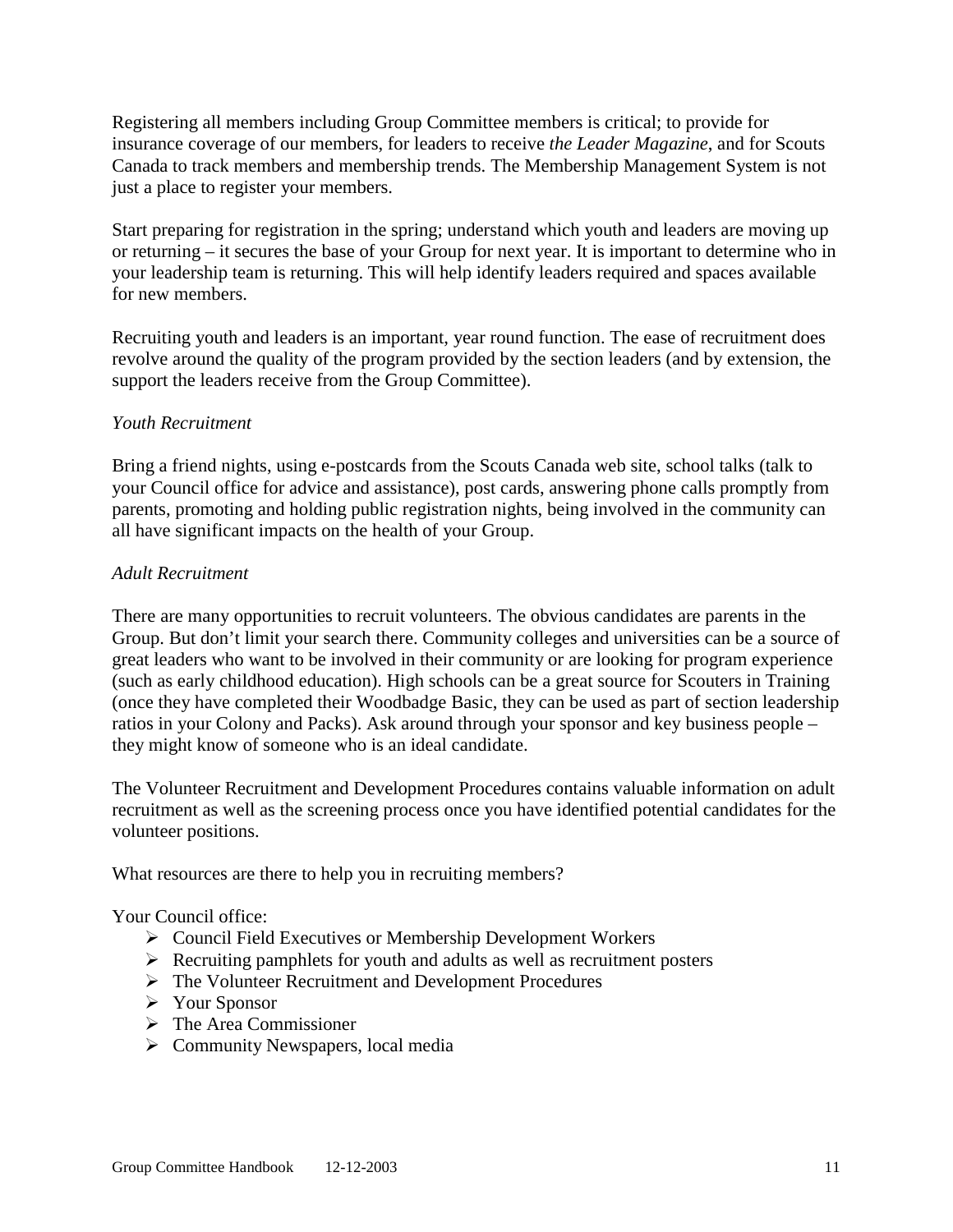# **Administration**

Administration includes such topics as:

- appropriate outdoor forms and safety precautions as outlined in the *Camping / Outdoor Activity Procedures*
- **•** registration is conducted in an efficient and timely manner
- finances are in order
- **The arrangements for the space the section meets are in place**
- Fund-raising is conducted, not at the burden of the section leaders. Scouts Canada's national fundraisers (Popcorn, Hot Chocolate and Scoutrees) have been developed to provide unique, recognized fundraisers at the community level that support every level of Scouting

# **Finances**

Funds for the Group must be held in accordance with Scouts Canada policy. Specific procedures for finances are found in the Bylaw, Policies and Procedures.

In practical terms, this means that funds are raised from the public. A Group must always be able to account for its income and expenses. Here's a list of "DO's' when dealing with finance and the Group.

- No financial transactions may take place without the approval of the committee.
- All expenditures must be requested at the committee meeting. Once funds are spent, receipts must accompany a statement of account at the next meeting.
- Anyone in the Group receiving or dispersing funds must keep an accurate record.
- Sections must submit at each Group Committee meeting a statement of accounts.
- As far as possible, cheques should pay all expenditures.
- Every Group account must have a minimum of two signing officers, one of which is the Group Treasurer.
- Petty cash may be held by the Group but should not exceed a reasonable amount agreed upon by the Group Committee.
- All sections and committees must submit an annual budget so that the Group can set fund-raising targets and also hold volunteers accountable for expenditures.
- The Group must submit to an annual audit usually performed before the re-chartering process.

The Group must take time to create a budget based on the program needs, and present this for approval The Group Commissioner approves all budgets at the Group level. Then the Group Committee is responsible for ensuring that funds required to meet the budgets are raised.

# **Fund-raising**

The Group Committee's role in is to co-ordinate fund-raising in order to allow the leadership team to focus on running the program. Finding a volunteer to assist with co-ordinating the fundraising involves parents and helps ensure a smooth fund-raiser.

The Group Treasurer/Fund-raiser will be able to accomplish the task when they recruit help from parents in the co-ordination of fundraisers. Do not overlook the valuable contribution parents can provide in supporting fund-raising.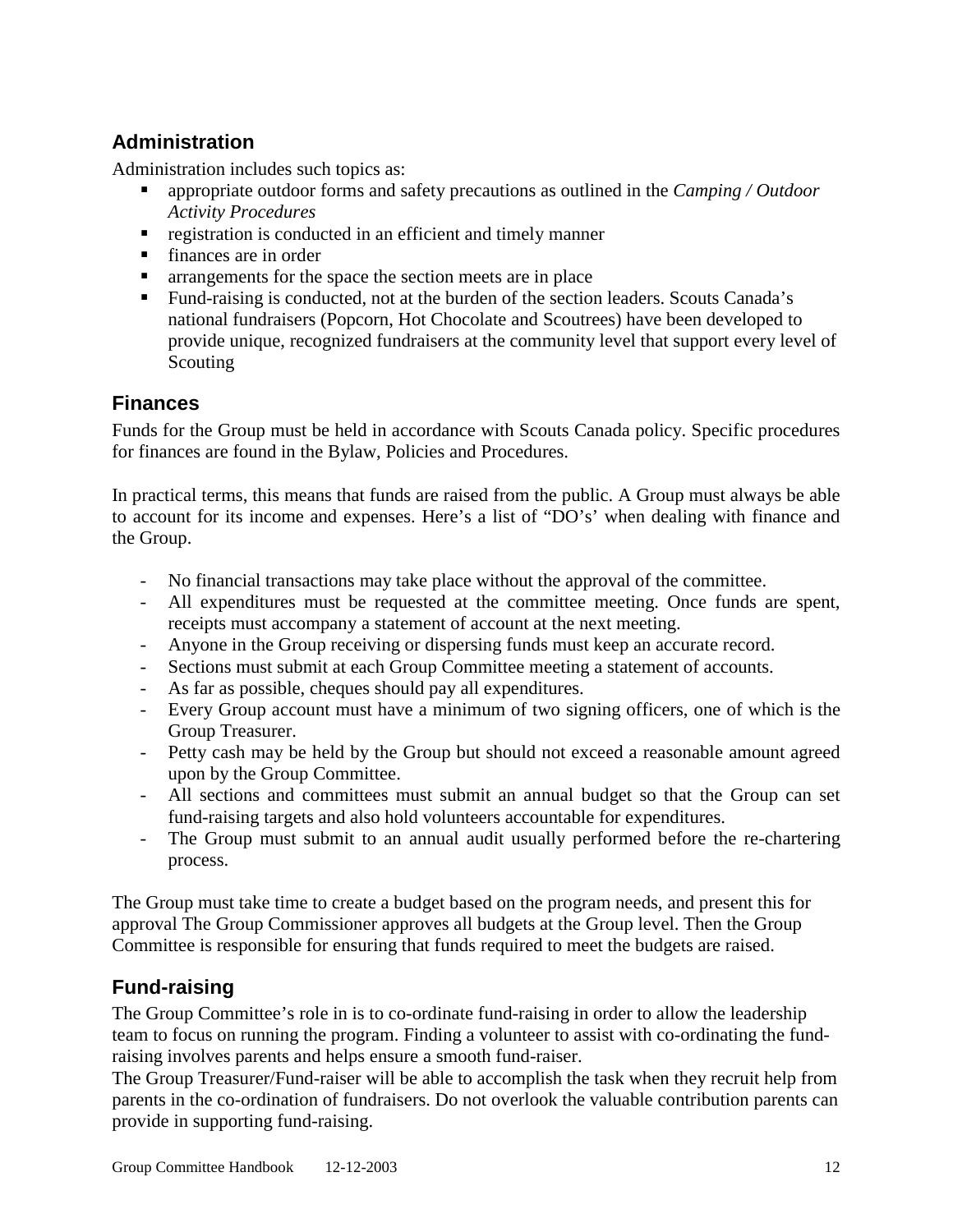Fund-raising is a key source of revenue for your Group. Scouts Canada has developed three national fund-raisers to help both the Group and the broader Scouting community. When you participate in these, everyone in Scouting benefits, keeping membership fees as low as possible. They are:

**Scout Popcorn** - Scouts Canada's #1 national fundraiser. There are two key aspects to this unique fund-raiser: the high quality product and it offers excellent value to the purchaser. Second, families sell popcorn because they know the return benefits are great program activities.

**Scoutrees** - is first and foremost an environmental program, but has over the yea helped raise funds for Scouting. Through sponsors and donors, Scoutrees' income helps fund local Scouting activities; Council program and also provides much needed income for the Canadian Scout Brotherhood Fund.

More fund-raising information can be found on Scouts Canada's website or from your local Council office. Resources such as the *Ideal Year of Scouting* video-tape (available through your Council office) help your Group plan for your financial needs and provide an exciting program year.

Resources you should be aware of (available from Scout Shops):

- Financial Annual Record Book
- $\triangleright$  Section Annual Record books
- $\triangleright$  Scouts Canada's procedures on Finance, Fund-raising (See By-Laws, Policies & Procedures)

# **Communications**

Open communication is essential for the healthy Group. Do you remember the telephone game you played in school – where one person whispers a message to the next and so on? The last person then says aloud what they heard and you compare this to the first message –it's always very different.

Group Committee meetings are a great place to ensure good communication flow. One representative from each section is responsible to represent their section.

The challenge in a large organization is communicating directly to Groups and sections. To help make this process as smooth as possible, it is essential that the Group Committee passes on information promptly to the section leaders. Consider the Group Committee as the primary source for communication. Scouts Canada's web site offers updates in program and policy. *The Leader Magazine* contains valuable program information and ideas as well as new program updates.

For the section leaders, the Group Commissioner is the key contact for new information. Section leaders can also communicate ideas and concerns with the Group Commissioner.

Keeping open communication with parents, youth, section leaders, sponsor, and the community will make for a smooth Scouting year.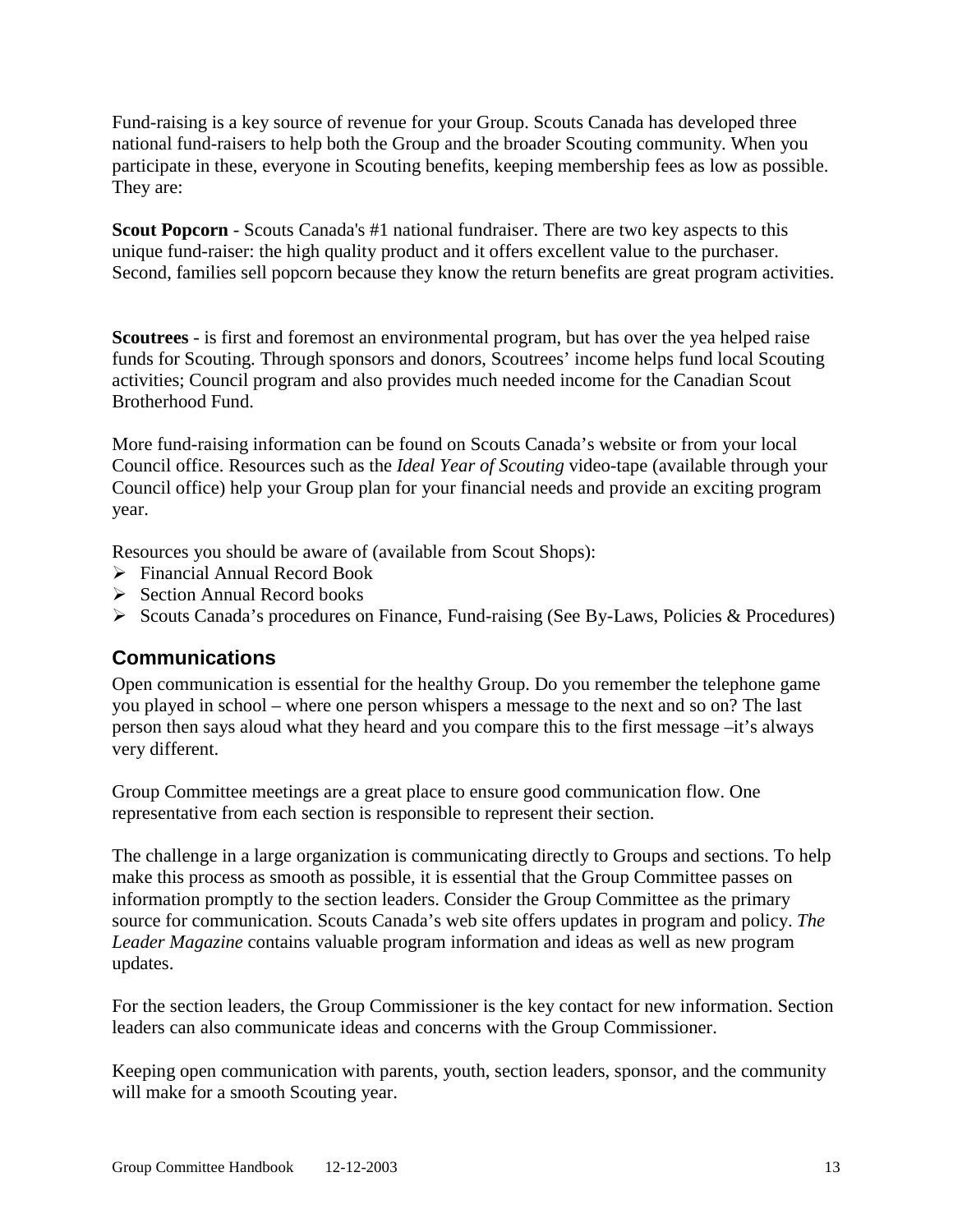# **How Often Do We Need To Meet?**

Again, depending on the size of the Group and time of the year, it can vary. From August to November there may be a need to meet more often (and specifically the administrative members) to co-ordinate registration and fund-raising efforts. The Group as a whole typically meets monthly from September to May.

The Scouter in charge of each section, or in the case of a colony, a leader designated by its leadership team, automatically becomes a member of the Group Committee.

What do we need to discuss at our meetings? Here's a sample agenda for a Group Committee Meeting:

- Opening prayer
- Minutes of the previous meeting
- Unfinished business, including any from the last meeting
- Correspondence
- Reports from standing committees
- Financial update
- Reports from section leaders
- Reports of special committees
- Matters for current consideration
- New business
- Date and time for next meeting
- Adjournment

### **Program Review**

The Program Standards provide the benchmark for section programming. In support of this, an annual review is a routine to ensure the attainment of the Program Standards and healthy operating of the section. This is to be conducted at the end of the program year as a wrap up tool. Consider it a co-operative effort between the section leadership team and the Group Commissioner as a form of continual improvement. Areas where the Standards were not achieved should be discussed. Plans to assist the leaders in achieving these Standards should be developed for the following year.

A Group Annual Review is in place for the Group as well. This is conducted by the Area Commissioner with the Group Commissioner as well as other members of the Group. The Review centers around providing program support and effective Group management. This is the template for the charter renewal process. The Group Annual Review can be found in Appendix "B".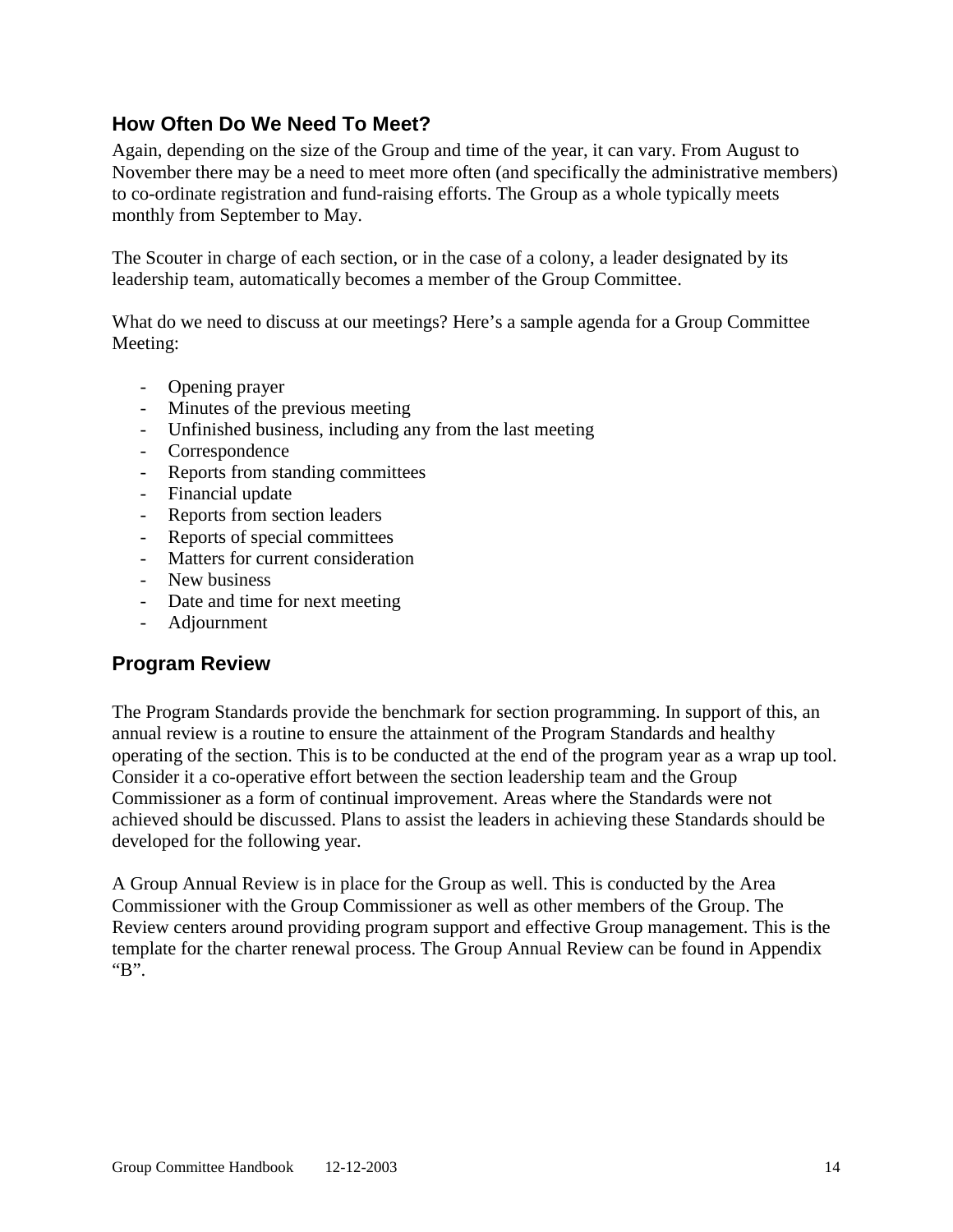# **Parents**

Parents are a vital asset to your leaders and your Group. They may be future leaders, resource people, or people able to open doors for the Group to visit special places, or develop special contacts with members of the community. Ask them at the beginning of the year where their talents are and how they may be able to help. Make sure you follow up on offers to help made by parents; this will add variety to the program and may even result in more leaders.

Although there are many tasks that need to be accomplished in a Group, parents are excellent resources for:

- $\triangleright$  Helping coordinate fund-raising efforts
- $\triangleright$  Helping to cook at camps or to help set up special theme meetings
- $\triangleright$  Helping leaders at section meetings, camps and activities (Refer to Appendix "K" of the Camping and Outdoor Activity Procedure).
- **Transportation: it is the parent's responsibility to get their youth to the events, not your leaders.**

Take time to develop a relationship with parents. This is invaluable when you need their assistance.

### **Record Keeping**

Through the approval of the program, paperwork and forms are generated. These are important records, as they show the process that was undertaken for key areas such as volunteer screening, parent acknowledgement of risk, and safety precautions set out before an activity. These forms are all critical to Scouts Canada's risk management process.

What is required to be kept:

#### **At the Group level:**

- $\triangleright$  Group Minutes
- $\triangleright$  Budgets & annual audit
- $\triangleright$  Annual Group Review

#### **At the Council Level:**

Submitted at time of Registration:

- $\triangleright$  Application for Membership for Youth
- $\triangleright$  Application for Membership for Adults
- $\triangleright$  Screening Checklist
- $\triangleright$  Police Record Check for leaders